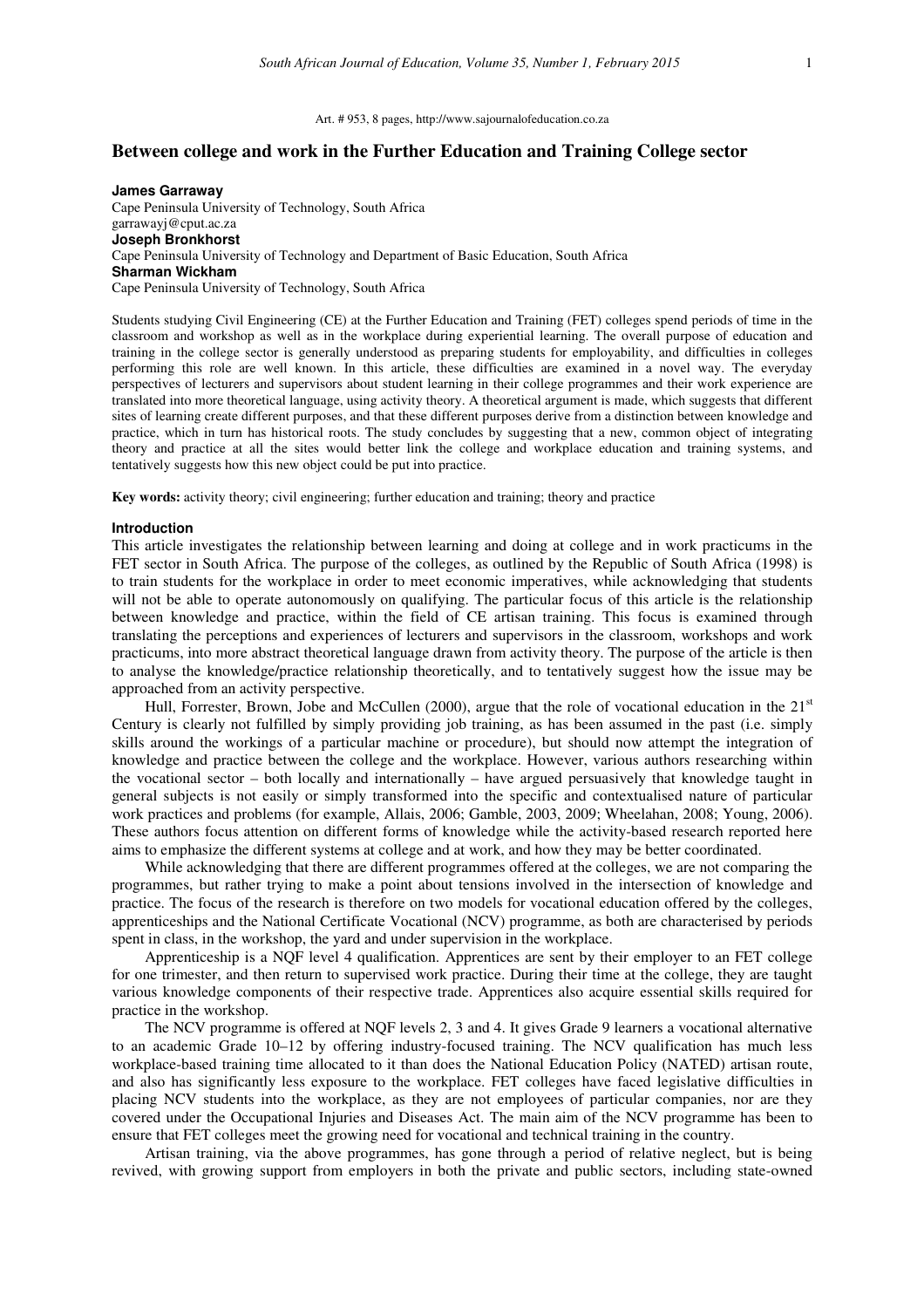enterprises. The National Artisan Moderating Body (NAMB) has been established to monitor the quality of artisan training and testing, so as to assure the quality of trade tests and the trade testing system, and to make recommendations to the Quality Council for Trades and Occupations (QCTO) on the certification of artisans.

In the classroom, CE students learn about, for example, construction drawings, various descriptions of and specifications for making concrete columns. There are also descriptions of the types of instructions, principles and steps for constructing the columns. The traditional subjects within the CE course have various elements of mathematics and physical science. For example, some of the elements, such as strength of materials, stress and strain from physics, and areas and volumes from mathematics, are used to determine the strength of the volume of a concrete slab, which is constructed in the workplace.

The CE curriculum is compiled in such a manner that students learn practical activities in the workshop and college yard, for example the construction of a concrete column. The tools that the students work with are physical, such as the operation of machinery and equipment. Simulated activities are used most of the time, and small models are constructed, which later are destroyed to make space for other models.

In the workplace, students are under supervision from skilled practitioners at a real CE site. This constitutes a form of 'experiential learning', as students are actively engaging in practices which may have real consequences (Stevens & Richards, 1992), rather than doing simulations. In terms of learning, the workplace supervisor should assume the responsibility of the college lecturers. Therefore, the workplace supervisor ought to become responsible for integrating knowledge from the classroom and the practical from the workshop/yard with what is occurring in practice on site. The primary task of the lecturer, who does play a small role in workplace training, is to visit the workplace and assess whether the student is competent in carrying out various practical tasks.

Data for this article was gathered in the period 2007-2009, as part of the Doctor of Education (D.Ed) studies of one of the authors (Bronkhorst, 2014), which was finally submitted in 2013. While acknowledging that there have been changes and proposals since this initial research commenced, the authors believe that the methodological approach to examining vocational education, and some of the insights flowing from this, to still be of value to researchers, and possibly policy implementation today.

Since this data was collected, there have been roundtable discussions involving Government, Sector Education and Training Authorities (SETAS), unions and Non-Governmental Organ-

isations (NGOs), aimed at improving FET college provision **(**Report of the Further Education and Training Steering Committee, 2010). Issues highlighted included the education/training divide, and the difficulties students experienced in moving between these institutions, as well as the need for greater responsiveness to industry and the allowance of flexibility in curriculum design from the colleges. These issues were again picked up in the White Paper for Post-School Education and Training (Department Higher Education and Training (DHET), Republic of South Africa, 2013). The policy devoted a chapter to the problems experienced by FET colleges, for example the technical expertise of teaching staff, poor management and resources, and adequate student support. Of particular interest was a focus on promoting partnerships with employers, possibly with the help of SETAS, so that students could gain valuable work experience. Furthermore, it was suggested that those more directly involved with workplaces play a larger role in the design of the vocational curriculum, and that this could be enabled through the South African Institute for Vocational & Continuing Education & Training (SAIVCET). This body consisting of stakeholders from work, university, NGOs and the university would help support curriculum responsiveness and staff development.

# Theoretical Framework of Activity Theory

Activity theory uses the concept of activity systems (such as a workplace or a school) consisting of interacting social and material elements, in order to both describe and understand the dynamics of complex social systems (Engeström, 1987; Nardi, 1996). It accounts for the environment where the activity is taking place, the history or background of the person or the subject, their culture, the role of the artefact, motivations and the complexities of real life activity.

Activity theory analysis is always underpinned by certain principles. Firstly, when people engage with others or things, their actions are always mediated by artefacts such as language, culture or a material object. Secondly, all human activity is purposeful towards some sort of objective. Thirdly, there are always contradictions that arise out of activity, and fourthly, such contradictions often have historical roots (Engeström, 2001).

Activity theory is used in this analysis firstly, because it provides a powerful and clarifying tool for understanding what is actually happening within a system (Nardi, 1996), such as the college and workplace. Secondly, activity theory has recently been used to extensively examine transitions from school to work, and the differences and difficulties that emerge during these transitions (Konkola, Tuomi-Gröhn, Lambert & Ludvigsend,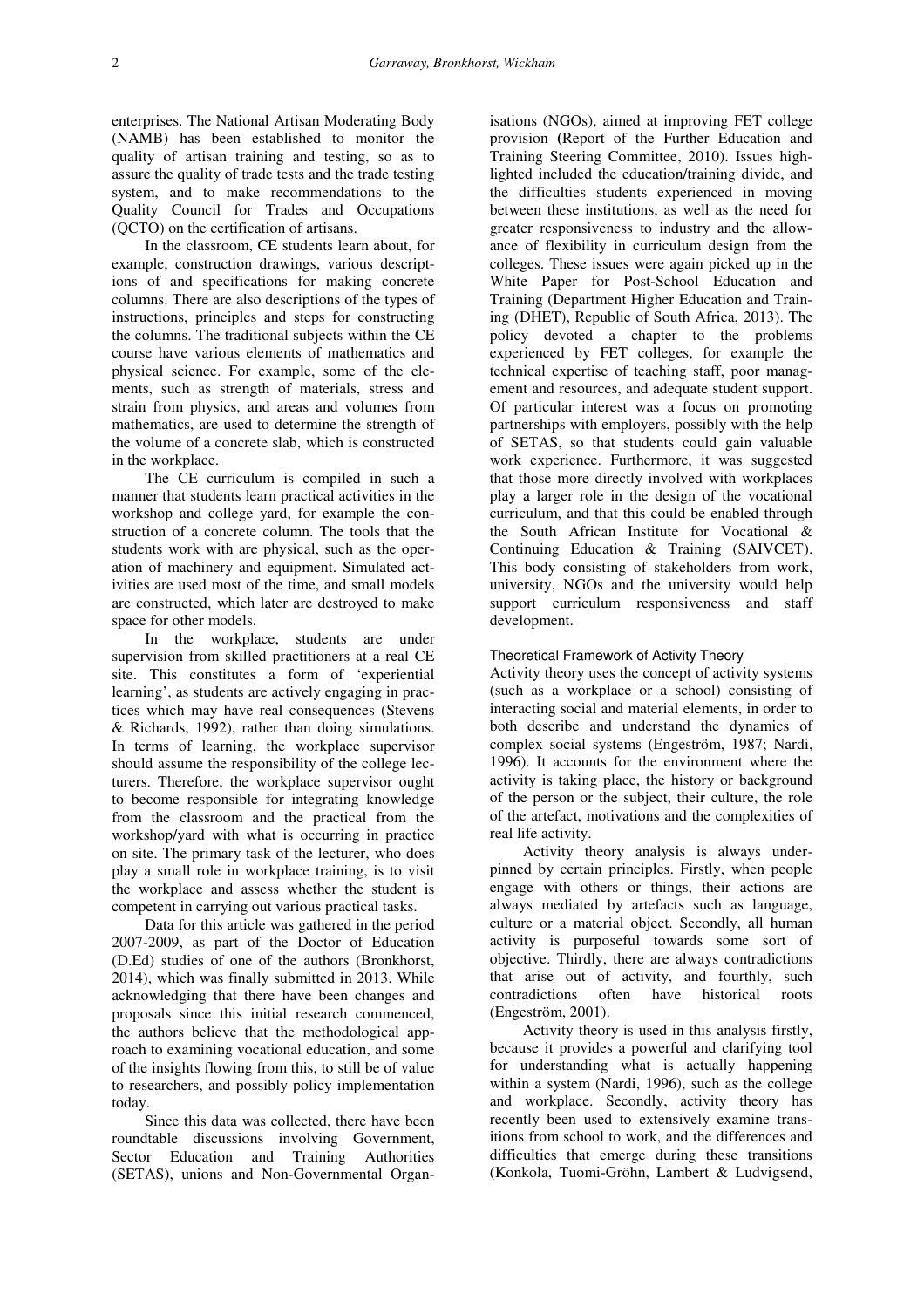2007; Le Maistre & Paré, 2004; Tuomi-Grohn, Engeström & Young, 2003).

The interacting elements, which make up the system, are variously described as subject, object, mediating artefacts, division of labour, community, and rules. Figure 1 shows the various elements of an activity system and their connecting relations according to Engeström (1987). A brief description of the elements is now given.

Engeström (1987) proposed there to be interrelationships between the elements of the activity triangle through processes of mediation. For example, the relationship between the subject and the community is mediated by the rules shaping the community and the object is mediated by the division of labour among members of the community.

Activity systems (ASs) have a *subject(s),* an individual or group from whose perspective the AS is made known to the researcher, for example how things are typically done, and by whom, within a particular system under analysis.

The concept of an *object* is difficult to pin down in activity theory research. On the one hand it can be seen as the purpose or driving force of the activity, and on the other hand, as a moving target or developmental object; these are not, however, distinct definitions. As Engeström (1987:79) points out, the object can provide direction, as well as be partially "shaped" by the mediating effects of the elements of the system as the subject works on or towards it.



**Figure 1** The various elements of an activity system (adapted from Engeström, 1987:78)

*Mediating artefacts* are understood as anything that mediates the subjects' actions upon objects. For example, in the CE classroom miniature tools may be used to mediate learning about real tools.

The subject is part of a larger *community*, which conditions all the other elements of the system. The student, lecturer and workplace supervisor are engaged in an activity of learning, and they act together on an object with a common motive for students to qualify as CE artisans. In this activity, the community constitutes the students, lecturers and workplace supervisors, all of whom have a part to play in executing the activity.

Moreover, activity systems, according to Engeström (1999) also have a *division of labour* 

that shapes the way the subject(s) acts on the object (and potentially on all the other elements of the system). Division of labour in Engeström's (1999) model primarily refers to organisational divisions, for example, between bosses and workers, or between workers with different roles. Daniels (2001) has extended this original idea of divisions to include divisions between different types of knowing in the curriculum, for example between knowledge/theory and practice.

Activity systems also have *rules*, broadly understood not only as formal, explicit rules, but also as unwritten or tacit rules that are often called norms, routines, habits and values. The rules may shape how the subject is able, through mediating artefacts, to work on the object.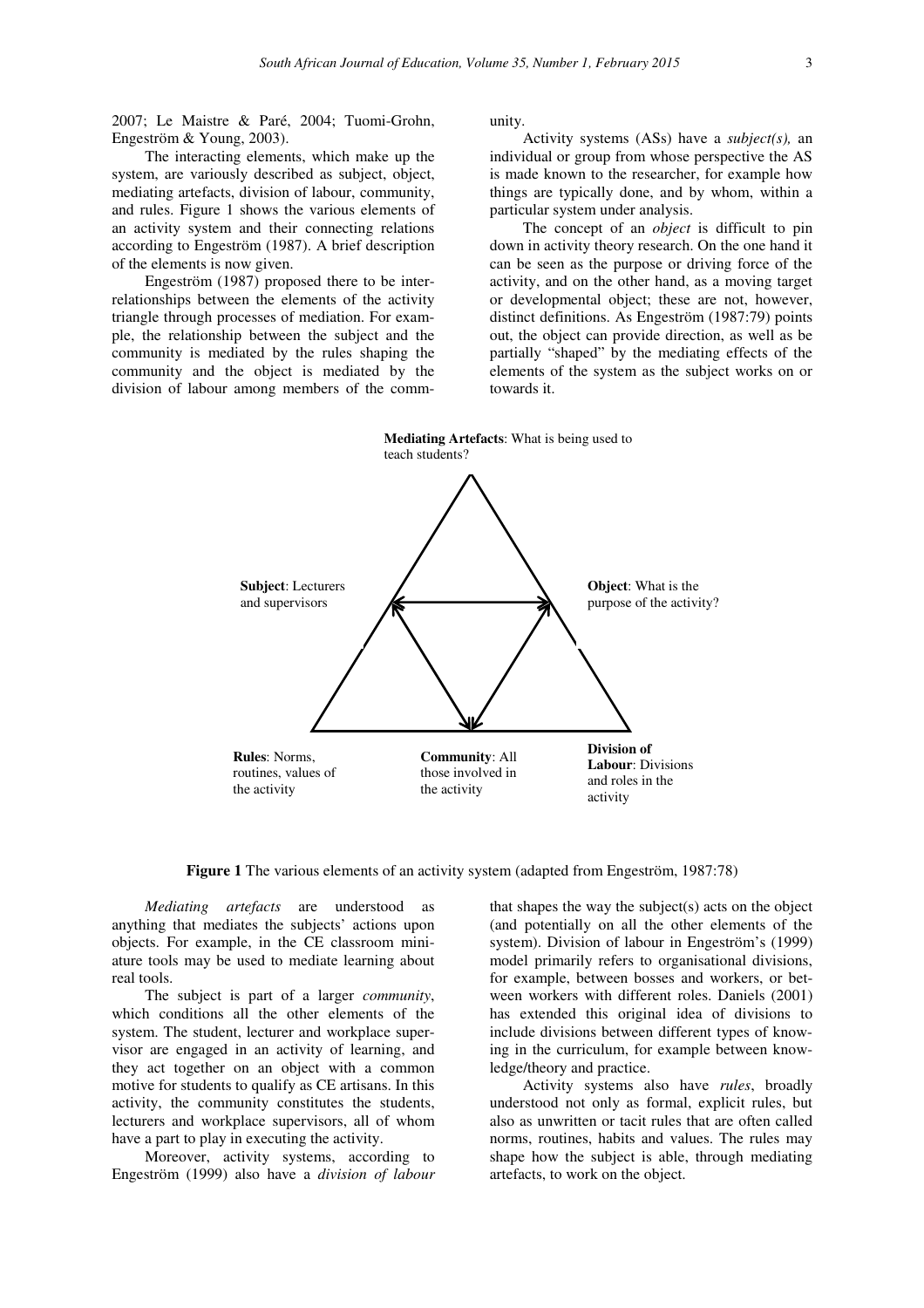One of the principles of activity theory is that there are always historically accumulated tensions within activity systems. These tensions can be explored and expanded upon in order to lead to a new purpose or object of the system as a whole, which is more advanced than the old object, and can lead to the system as a whole being more effective. The same argument can be applied across activity systems, for example, between systems in the classroom and at work.

# **Methodology**

The focus of the research was a comparison of learning in the different systems of the classroom, the yard/workshop and the supervised workplace, as is typically found in apprenticeship and other similar FET programmes. The aim was to locate significant differences or 'contradictions' across the systems that may lead to a lack of articulation between the college and the workplace. Furthermore, the nature of such differences could then be described theoretically through the lens of activity theory.

This project involved a comparative study that was conducted at four FET college sites in the Western Cape in the classroom, workshop/college yard and CE workplace. Data was collected from 16 CE lecturers and seven workplace supervisors. Lecturers and supervisors were thus the informants or, in activity terms, the 'subjects' in the research. The sites were chosen for ease of access, as one of the researchers was employed as the Head at one of the colleges. The data was then collated and compared with the intention of understanding relationships between the different activity systems of the classroom, yard and workplace.

A mixed-method approach using surveys and interviews was applied. Gay and Airasian (2003) refer to this type of research as QUAN-QUAL, or as involving integrating simultaneous qualitative and quantitative methods. The advantages of using a mixed-method study, according to Frechtling and Sharp (1997), are that combining the two approaches sharpens our understanding of the research findings.

Interviews were conducted after the completion of the surveys to provide further clarification and explanation. The interviews were used to obtain multiple responses to set questions and also allowed for more detailed responses than those in the survey. The duration of the interviews varied from place to place, depending on factors such as time, work commitments and working conditions. They were conducted over a period of three weeks.

The basic questions asked of lecturers and supervisors in the surveys and interviews concerned what students were doing in the learning sites and what mediating artefacts they were using for what purpose, as well as who was involved at the different sites. Data gathered could then be

coded according to the different elements of the activity system (Engeström, 1987), as discussed in the framework section, which were:

- the object which focuses on the learning that is taking place in each AS;
- the mediating artefacts which are the tools and equipment for learning;
- the division of labour which refers to the division of tasks and roles of members;
- the community, which refers to all participants, involved in the study;
- the rules which are the norms that regulate the actions of the student.

Thus, for example, using this system of coding, survey data revealed that very little industry engagement happened in the classroom (e.g. industry visits, guest lecturers), though in interviews, staff acknowledged that this could be very useful in giving students a better picture of industry. Here we could code the classroom community as having little involvement with work practitioners, and the division of labour as being marked by a relative exclusion of work practice. Derived from this type of coding, significant trends could then be highlighted by the researchers.

During the research, confidentiality of respondents was rigorously observed, and no respondent was in any way prejudiced. The research on which this article is based was granted ethical approval by the Faculty of Education Research Committee at the Cape Peninsula University of Technology.

### **Results and Discussion in the Various Elements according to the Activity Theory Model**  Rules

Rules at the college are mostly assessment rules determined by the DHET. Lecturers reported that students needed to be competent in knowledge of content and procedures when they were being assessed, and needed to pass tests with a minimum of 40 percent. For the practical assessment in the workshop, students must be found competent before they are allowed to proceed to the next practical task. If they are found 'not yet competent', they must re-do the task until they master it. It is thus possible to suggest that the overall norms of the college environment are similar to those of a regular school, in the sense that they are focused on teaching and learning within the curriculum. Many of the 'rules' regarding knowledge appear in policy documents, and thus serve as regulations.

Rules at the workplace, on the other hand, according to supervisors, are mostly linked to production, and are determined by the workplace. With production, the focus is on timelines and project completion. In other words, the culture of the workplace is determined by getting a job done, rather than by a focus on student learning or the curriculum. Workplace supervisors typically des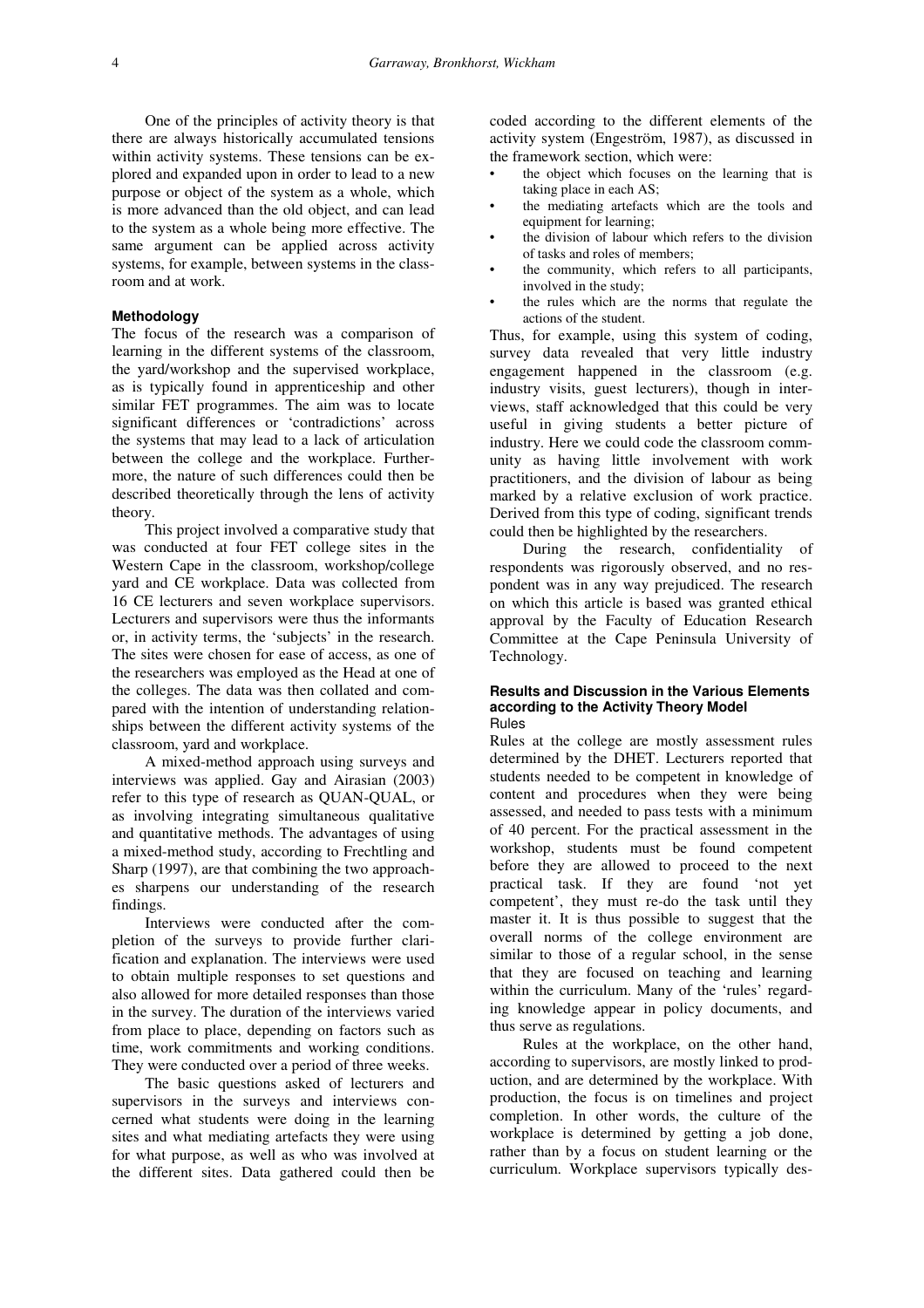cribe the rules as below, without much reference to curriculum and assessment: *"my responsibility is to make sure that the project is completed on time and with a high quality of workmanship…we are often pushed by senior managers to complete the projects, so I see this as one of my 'big' roles."*

Apart from the culture of production, the more overt rules involve the requirement that students follow instructions exactly as given by the workplace supervisors. However, instructions, according to supervisors, are more often than not incorrectly followed: *"students very seldom adhere to instructions. I have asked them to set up three metre profiles to build a corner of a building but they only build a one metre profile."* 

What seems to emerge from an analysis of the different rules in the classroom and workplace is a different focus on knowledge and assessment at the college, and, at work, on practice or completing the task.

### Division of Labour

According to lecturers, the responsibility of the students is to learn in the classroom and try to understand the knowledge first, so that the knowledge can be linked to the practical in the workshop/college yard. Lecturers asserted that the students' role in the classroom is to gain knowledge and learn from the lecturers, complete assignments and write all the tests. In the workshop, they needed to engage in practical activities, such as the 'building of various items such as staircases, columns and setting out various projects'. The lecturers teach the CE content in the classroom, trying to ensure that there is a link between the knowledge and practice, and prepare the students for the final examination. In the workshop/college yard, lecturers identified their responsibilities as ensuring that they rectify practical skills problems students encounter in this environment.

The workplace supervisors reported that their focus is on doing the job at the workplace and therefore, most of them put it that 'they build dams, bridges and roads'. These activities occasionally bring the knowledge component into practical training. They indicated that their responsibilities are to expose the students to real work projects and ensure that the students complete these. The real work projects they refer to are smaller tasks, such as constructing concrete columns or hanging doors. These smaller tasks form part of the completion of larger, final projects.

Lecturers do play a monitoring role in the workplace but their impact on practice is minimal, as lecturers indicate: *"there is some involvement from lecturers in assessing students' and recording the assessment in their logbooks* [of tasks performed] *but this is limited in scope."* 

Students perform different functions at work and in the classroom that may lead to a division between knowledge and practice. The structure of the workplace and classroom is such that this divide is accentuated, as the classroom is mostly about teaching the knowledge of the curriculum while work is about doing/practice.

### Mediating Artefacts

Mediating artefacts include what students use to get the job done at both the college and at work. Two main mediating artefacts that emerged from the classroom data were models/diagrams of real tools and descriptions of CE processes. In their classrooms, students are exposed to smaller models of tools (for example, dumpy levels) or to pictures of these tools and their functions, and the structure and function of these tools is described. They also learn procedures such as formwork for concrete columns in the classroom.

In the yard/workshop, students are exposed to real tools, and have an opportunity to use their learnt procedures and knowledge of tools in practice. However, lecturers suggest that more modern, efficient tools are used at work as compared to those demonstrated to students. One example given is that of older, diesel-powered compactors used in the college as compared to pneumatic compactors used at work.

In the workplace the expectation is that students would be able 'to do the jobs given' based on what they have learnt at the college. However, approximately half of the workplace supervisors' responses indicated that the procedural instructional methods used by the college are out of date, as supervisors pointed out: *"the curriculum that I was taught a few years ago is still being used in the college without any adjustments"* and *"I would love to see the curriculum get a total overhaul but whoever sets the curriculum must involve industry for the latest techniques and methods used."* 

At the time of writing, an example of curriculum out-datedness can be described with reference to formwork. The current formwork for erecting concrete columns onsite comprises steel structures, but at the colleges, the timber method of constructing formwork was still being taught, and students were thus learning woodwork skills such as joinery: *"back then, mostly timber formwork was used as the boxing method, but if you look at the way concrete columns are being constructed today, steel formwork is mostly used."*

Part of the problem arises from the prescribed curriculum, and the external examination related to this, which is designed nationally. Staff suggested that in some cases, the curriculum designers had lost touch with what was actually happening at work, leading to a CE curriculum that does not fulfil the needs of industry. As one staff member explained, *"students should be taught the knowledge and skills that are on par with the latest*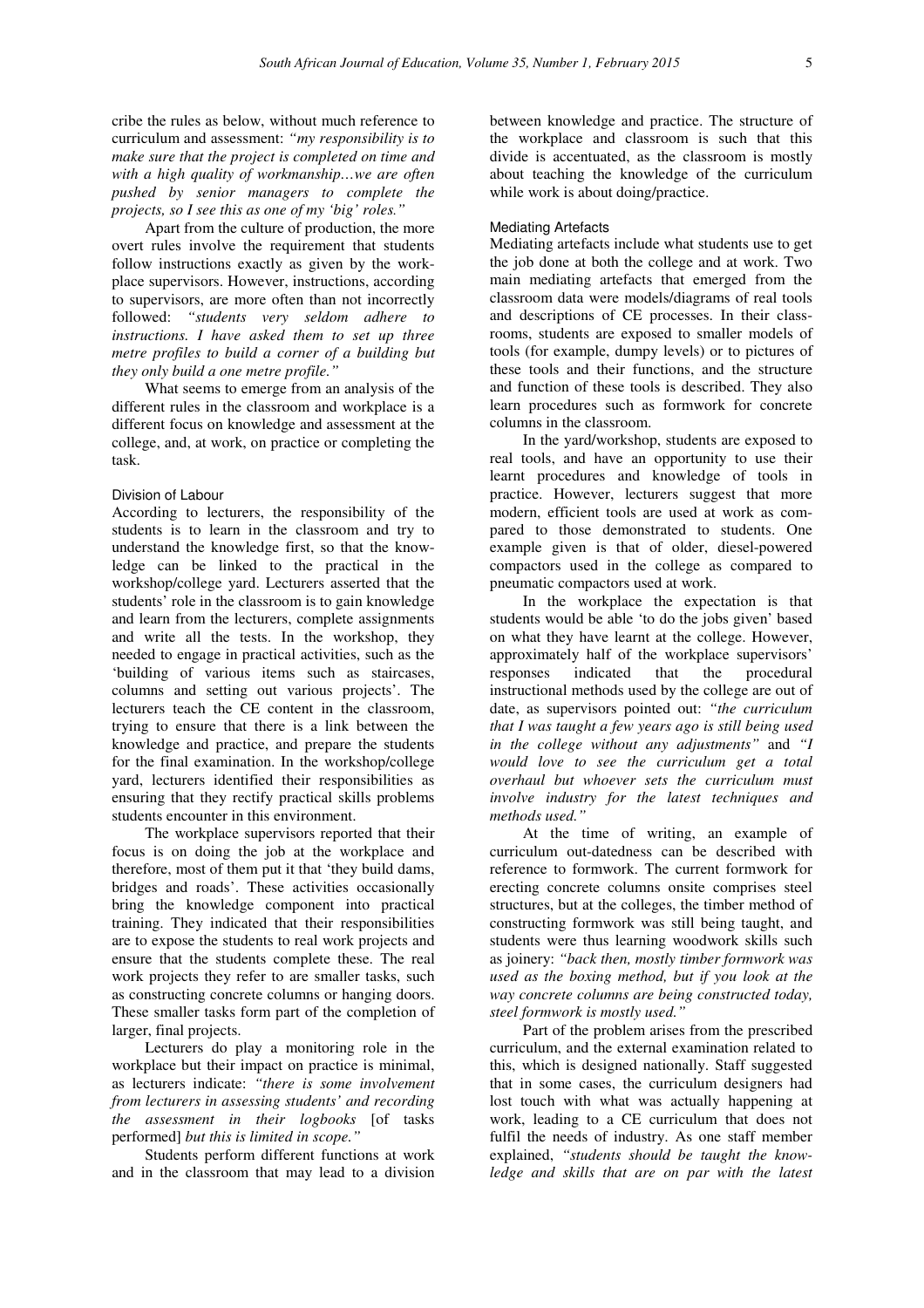*developments in industry".* This can be described as a contradiction between knowledge/procedures taught and actual practices at work.

### **Community**

The college community is comprised of students and lecturers, and sometimes parents of students. There is very little interaction with workplaces in the form of work visits, guest lecturers from industry or even projects where students experience work-like conditions. As one work supervisor suggested: *"students need more exposure to site conditions as most of them do not know what is expected of them* […] *partnerships must be set up with industry so that students can familiarise themselves with proper procedures happening on site."* 

Included in the community would also be the curriculum designers from the Department of Education, who have already been described by lecturers as operating at some distance from actual work practices. The work community, on the other hand, is dominated by supervisors, other work colleagues and sometimes even clients. Though lecturing staff are to a small extent involved here, they have little say in what actually happens at work.

The community composition in the college of students, lecturers and parents devoid of workplace people may further lead to a focus on knowledge and teaching in the college classroom – hence a disjuncture –and again, a possible contradiction between knowledge and practice. This apparent contradiction may be further heightened by the limited engagement of college lecturers in workplace practices.

#### **Object**

There is an expectation that the object (which in this research is similar to the purpose or what drives the activity system) of the activity systems at the college and workplace would be the same, to prepare students as CE artisans.

Lecturers constantly grapple with the question of the purpose of teaching the students in class; is it to prepare them for the final examination, or is it to prepare the students for the workplace? Interviews with lecturers were quite telling in that lecturers are clearly under pressure to focus on students learning the curriculum: *"teaching the students for the final examinations is priority for me. If I don't do this they will not pass the examinations then I will have to 'please explain'* [sic]*."*

There is an expectation that the workshop/yard would serve as some form of bridge between the college and the workplace. Its purpose would then be to integrate knowledge and practice. But because what is happening in the yard is based on what is taught in the curriculum, this is not necessarily the case, as one lecturer explains: *"the training provider (college) and industry do not* 

*offer the same knowledge and practice and therefore they are not at the same level and use different methods of explaining Civil Engineering concepts."* 

As supervisors expect students to be ready to work, their role is not one of necessarily teaching students. Thus, the workplace supervisors identify the object of the work experience as making sure that students understand instructions in order that the job is done properly. For example, students will be given a task to perform according to specifications and then the workplace supervisor will determine whether the object has been reached or not. The focus of the workplace supervisors is ensuring that students understand the implications of not heeding instructions. From the perspective of the supervisors, as noted previously under the section describing rules, the overall purpose of students' being at work, is to get the job done: *"one of my main tasks is making sure that the project is completed on time* […] *and that the company's money is not wasted* […] *and this is my responsibility (to see that the job is done) with a high quality of workmanship."* 

## **Conclusion**

The research findings, interpreted through an activity theory lens, point to serious disjunctures between the sites of learning, in terms of rules, divisions of labour, mediating artefacts and community. These disjunctures in turn point to a gap between the FET college system and the CE industry. This issue of disjunctures or gaps has already been pointed out in policy and steps have been suggested to close these gaps (DHET, Republic of South Africa, 2013).

However, what this research puts forward is that disjunctures may in part originate from the 'object' or *purpose* of the activity. The reason for focusing on the 'object' is because in activity theory the elements of the activity system may act on the object and thus may serve to change or reshape it from its original purpose (Blackler, 1995). This is likely to occur where the rules, divisions of labour, mediating artefacts and community are different in the different activity systems of the classroom, yard and work practice. Thus, although there may be a general view among staff that there is common object of 'learning to become CE artisans' in all three activity systems, the findings suggest something different. The predominant purpose of each of the three activity systems is different, namely: knowledge about curriculum content and procedures for the final exam in the classroom; practising these (sometimes outdated or incorrect) procedures in the yard; and actually working towards a product in the workplace.

One of the aims of activity theory analysis is to suggest improvements in activity systems so that overall, work, learning and even productivity may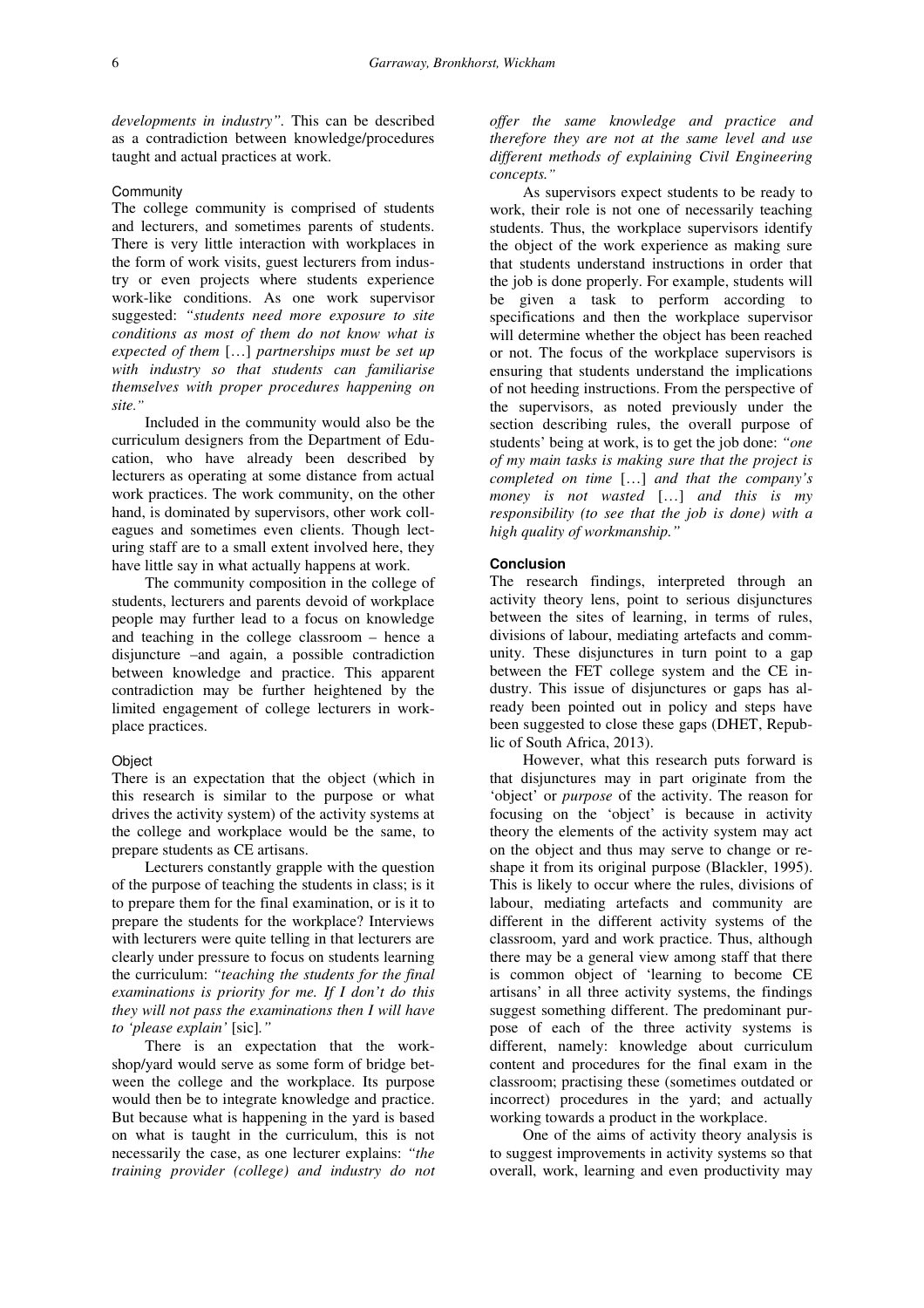be enhanced, with Blackler (1995) referring to this type of improvement as the development of a more advanced object (Blackler, 1995). In the light of the data gathered, it could be suggested that the further education colleges and CE workplaces should work collaboratively to produce a more advanced and improved object for the currently poorly articulating systems. The more advanced object, which would both focus the work of the college more on current practice and the workplace practicum more on knowledge and learning, it is suggested, could be 'integrating theory and practice'.

There are no easy ways to translate this theoretical object into improved practices in the college sector, but one tentative suggestion might be to follow the example of advisory committees in universities of technology, which have a similar role to the proposed SAIVCET in the White Paper for Post-School Education and Training (DHET, Republic of South Africa, 2013). Such committees are comprised of representatives from work and university lecturers, and meet four to five times a year. Their main purpose is to facilitate curriculum responsiveness from the university side, but they also involve developing capacity in industry for improved workplace learning so that it is better aligned to supporting curricular knowledge. The success of such committees in working on integrating theory and practice is somewhat uneven and often difficult to achieve. There has not been much research on the functioning of these committees. Garraway (2009), however, reports that successful interaction frequently involves, firstly, an acknowledgement of differences between the activity systems of work and university such that each other's practices and needs can be highlighted (in activity terms these are 'contradictions'). Secondly, what is then needed is the exploration of these differences through the actions of individuals who occupy in-between positions (for example engineers who are also part-time lecturers). Their actions are then potentially productive, in terms of integrating theory and practice, when they can elicit support from colleagues in initiating the development of a changed or new curriculum section that is supported by both academics and work representatives. A further and related systematic approach to integrating theory and practice, again drawing from activity theory, could be that of boundary crossing laboratories (Engeström, 2001). Here, rather than once-off meetings, representatives from different activity systems engage in recursive cycles of raising of difficulties, reflection and the production of new ways of doing and thinking. This sort of approach is currently being utilised in wetlands management in South Africa to better integrate environmental theory and the actual conservation practices on the ground (Lindley, 2014).

#### **References**

- Allais S 2006. Problems with qualification reform in senior secondary education in South Africa. In M Young & J Gamble (eds). *Knowledge, curriculum and qualifications for South African further education.* Cape Town: Human Sciences Research Council (HSRC).
- Blackler F 1995. Knowledge, knowledge work and organizations: An overview and interpretation. *Organization Studies,* 16(6):1021-1046. doi: 10.1177/017084069501600605
- Bronkhorst J 2014.Work-integrated learning in the FET sector. D.Ed thesis. Cape Town: Cape Peninsula University of Technology.
- Daniels H 2001. Activity theory and knowledge production: Twin challenges for the development of schooling for pupils who experience EBD. *Emotional and Behavioural Difficulties,* 6(2):113- 124.
- Department Higher Education and Training (DHET), Republic of South Africa 2013. *White Paper for Post-School Education and Training: Building an expanded, effective and integrated post-school system.* Pretoria: DHET. Available at http://www.dhet.gov.za/SiteAssets/Latest%20News /White%20paper%20for%20postschool%20education%20and%20training.pdf. Accessed 15 September 2014.
- Engeström Y 1987. *Learning by expanding: An activitytheoretical approach to developmental research.*  Helsinki: Orienta-Konsultit Oy.
- Engeström Y 1999. Activity theory and individual and social transformation. In Y Engeström, R Miettinen & RL Punamäki (eds). *Perspectives on activity theory.* Cambridge: Cambridge University Press.
- Engeström Y 2001. Expansive learning at work: Toward an activity theoretical reconceptualization. *Journal of Education and Work,* 14(1):133-156.
- Frechtling J & Sharp L (eds.) 1997. *User-Friendly Handbook for Mixed Method Evaluations.*  Arlington, VA: Division of Research*,* Evaluation*,*  and Communication, Directorate for Education and Human Resources, National Science Foundation*.*
- Gamble J 2003. *Curriculum responsiveness in FET colleges.* Cape Town: HSRC Press.
- Gamble J 2009. *Concept paper: The relation between knowledge and practice in curriculum and assessment.* Pretoria: Umalusi.
- Garraway J 2009. Higher Education and the world of work. In E Bitzer (ed). *Higher Education in South Africa: A Scholarly Look Behind The Scenes.*  Stellenbosch: SUN Media.
- Gay LR & Airasian P 2003. *Educational research: Competencies for analysis and application* (7th ed). Upper Saddle River, NJ: Pearson Education.
- Hull KA, Forrester S, Brown J, Jobe D & McCullen C 2000. Analysis of recidivism rates for participants of the academic/vocational/transition programs offered by the Virginia Department of Correctional Education. *Journal of Correctional Education,*  51(2):256-261.
- Konkola R, Tuomi-Gröhn T, Lambert P & Ludvigsend S 2007. Promoting learning and transfer between school and workplace. *Journal of Education and*